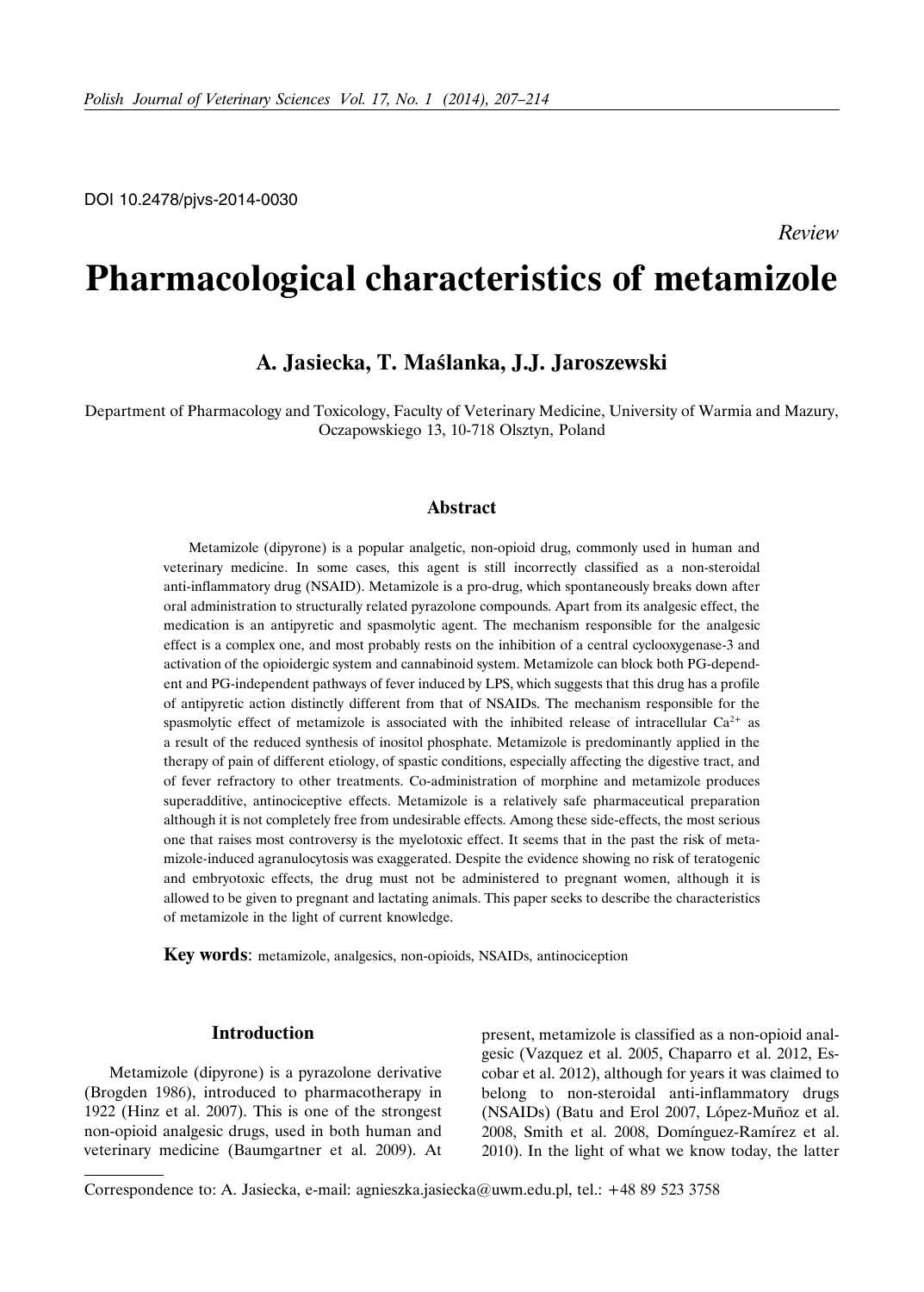classification appears erroneous because, in contrast to NSAIDs, the mechanism through which metamizole acts relies on the inhibition of a central cyclooxygenase-3 (COX-3) (Chandrasekharan et al. 2002, Muñoz et al. 2010).

Chemically, metamizole is sodium *N*-(2,3 dimethyl-5-oxo-1-phenyl-3-pyrazolin-4-yl)-*N*-methylaminomethanesulphonate (Rogosch et al. 2012). In Poland, metamizole (as metamizole sodium) is available in the form of solutions for injections registered for human use [Amizolmet (Sanitas, Lithuania), Pyralgin (Polpharma, Poland] and for such animal species as cattle, sheep, goats, horses, pigs and dogs [monopreparations: Biovetalgin (Biowet Drwalew, Poland), Injectio Pyralgini (Biowet Puławy, Poland), Pyralgivet (Vet-Agro, Poland), Vetalgin (Intervet International, Poland); a complex preparation containing metamizole sodium and hyoscine butylbromide: Buscopan Compositum Vet (Boehringer Ingelheim Vetmedica, Germany)]. Metamizole is one of just six non-opioid analgesics (apart from metamizole, these are carprofen, flunixin meglumine, ketoprofen and tolfenamic acid) present in preparations registered for use on cattle in Poland.

In some countries, metamizole has been withdrawn from the market (e.g. Sweden, the USA, Japan, the UK, Australia and Iran), but in many more countries (some European states, Asia, South America) it is still broadly used, both in human medicine (as an OTC drug) and in veterinary practice (Edwards et al. 2001, Wessel et al. 2006, Baumgartner et al. 2009, Imagawa et al. 2011). In Canada, metamizole is registered for use only on small animals and horses, whereas in the USA it has been prohibited from use on food producing animals (Fajt 2001, Smith et al. 2008).

## **Pharmacokinetics**

The available literature lacks any data on the pharmacokinetic properties of metamizole in animals, although we have information about the fate of metamizole administered to people. When discussing the pharmacokinetic properties of metamizole, we actually mean the characteristics of its metabolites because metamizole is a pro-drug, which in a hydrous environment undergoes spontaneous breakdown to numerous metabolic products (Vlahov et al. 1990, Levy et al. 1995). The parent drug is detectable in blood serum for just 15 minutes after intravenous administration, but when given orally it is detectable neither in plasma nor in urine (Vlahov et al. 1990). In the digestive tract, metamizole is hydrolyzed to 4-methylaminoantipyrine (MAA) and absorbed in this form. It has been demonstrated that after oral administration of metamizole in a dose of 750 mg, the bioavailability of MAA was  $85\%$ , maximum concentration ( $C_{\text{max}}$ ) of this metabolite was reached in 1.2-2.0 h, and its volume of distribution  $(V_d)$  was around 1.15 l/kg. The absolute bioavailability after intramuscular and rectal administration was 87% and 54%, respectively (Levy et al. 1995). MAA is further metabolized with a mean elimination half-life  $(t_{1/2kel})$  of 2.6 to 3.25 h to 4-formylaminoantipyrine (FAA), which is an end-metabolite, and to 4-aminoantypyrine (AA) (Levy et al. 1995). AA is acetylated to 4-acetylaminoantipyrine (AAA) (Vlahov et al. 1990, Levy et al. 1995, Rogosch et al. 2012). MAA and AA are active metabolites, whereas AAA and FAA are compounds which do not show pharmacological activity (Weithmann and Alpermann 1985, Vlahov et al. 1990). Moreover, MAA and AA undergo further transformations to active arachidonoyl amides, whose presence was detected in the brain and spinal cord of mice (Rogosch et al. 2012). Arachidonoyl amides are formed with the participation of fatty acid amide hydrolase (FAAH), an enzyme which appears in high concentrations in the brain, hence the suggestion that these compounds are created in the CNS. However, one must not reject the possibility that these compounds originate peripherally because the liver is another organ which shows high expression of FAAH. Furthermore, it is known that metamizole derivatives (i.e. MAA, AA, FAA, AAA) can easily permeate through the blood-brain barrier and their concentration in the cerebrospinal fluid, though lower than in plasma, is sufficiently high to induce a therapeutic effect (Cohen et al. 1998).

## **The mechanism of the drug's activity and pharmacological effects**

Although metamizole has been successfully used for over 90 years, the mechanism of its effect has not been thoroughly elucidated. For a long time, metamizole was considered to be a non-selective COX-1 and COX-2 inhibitor (Hinz et al. 2007, Pierre et al. 2007, Rogosch et al. 2012). The mechanism involved in its analgesic effect is complex (Fig. 1). Most probably, this effect is achieved through both the action of COX-3 and the impact on the opioidergic system and cannabinoid system.

The re-interpretation of the mechanisms involved in the action of this medication was encouraged by the discovery of cyclooxygenase isoforms. According to the available references, metamizole acts as a pain reliever by blocking COX-3 (Chandrasekharan et al. 2002, Schug and Manopas 2007, Muńoz et al. 2010). This mechanism, is for example, implied by the results obtained by Chandrasekharan et al. (2002), who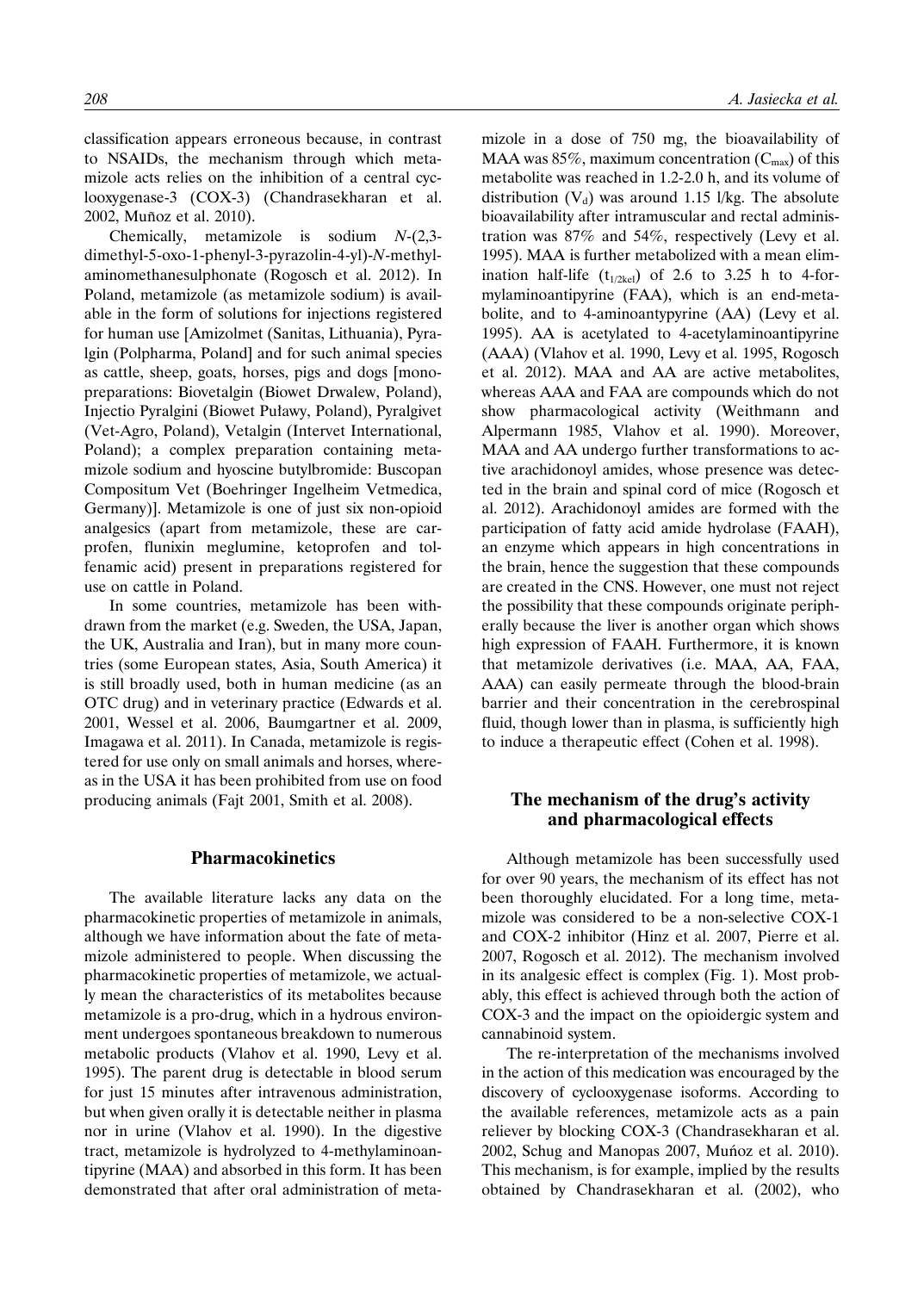

Fig. 1. Possible mechanisms responsible for the analgesic effect of metamizole.

concluded that metamizole, like acetaminophen, phenacetin or antipyrine, has an inhibitory effect on the activity of COX-3 in a dog's brain. COX-3 is a splice variant of COX-1, which occurs mainly in the CNS (Chandrasekharan et al. 2002). Retardation of COX-3 leads to a reduction in the synthesis of prostaglandin  $E_2$  (PGE<sub>2</sub>) (Chandrasekharan et al. 2002). As a result of the blocking of the  $PGE_2$  synthesis in the CNS, the sensitivity of nociceptors (i.e. peripheral pain receptors) to pain mediators decreases, which also means that the excitability of these receptors is lower, and thus an analgesic effect is achieved (Chandrasekharan et al. 2002, Muñoz et al. 2010).

Irrespective of the inhibition of  $PGE<sub>2</sub>$  synthesis, other mechanisms participate in the production of the analgesic effect of metamizole. The cannabinoid system, which is the system which plays an important role in the regulation of pain sensation, is most probably involved. Rogosch et al. (2012) determined that arachidonoyl amides of the active metabolites of metamizole, i.e. MAA and AA, are agonistic towards type  $1$  (CB<sub>1</sub>) cannabinoid receptors, which are also the receptors included in the descending antinociceptive system. It is a well-known fact that activation of CB<sub>1</sub> receptors reduces GABAergic transmission in periaqueductal grey matter (PAG), which disinhibits activating neurons (mainly glutaminergic ones) and initiates antinociception, as a consequence of the activation of the descending pathway (Rutkowska and Jamontt 2005). The contribution of the cannabinoid system to the analgesic mechanism of metamizole has also been implied by Escobar et al. (2012), who proved that the antinociceptive effect of this agent was reduced by a microinjection of an antagonist at the  $CB<sub>1</sub>$  cannabinoid receptor, either into the PAG or into the rostral ventromedial medulla (RVM).

The third mechanism most likely to be involved in the induction of metamizole's analgesic effect is the activation of the endogenous opioidergic system. This mechanism is implied by Tortorici and Vanegas (2000), who have shown that PAG microinjection of metamizole induces antinociception in awake rats and, when carried out repetitively, induces tolerance to metamizole and cross-tolerance to morphine (PAG is the main site of opioidergic analgesia). Moreover, these investigators indicate that since the effects of PAG-microinjected metamizole are diminished by a microinjection of naloxone (i.e. an antagonist of opioidergic receptors) in the same site, these effects must be related to local endogenous opioids. Their conclusion is corroborated by other researchers, e.g. Vazquez et al. (2005), who found that the application of naloxone into the rat's PAG abolished the antinociceptive effect of systematically administered metamizole, a development suggesting that the effect is mediated by the opioidergic system (Vazquez et al. 2005).

Although for many years metamizole was classified as a NSAID, today it is thought that the drug produces only a very weak anti-inflammatory effect (Campos et al. 1999, Botting 2000, Chandrasekharan et al. 2002, Rogosch et al. 2012), which is most probably the consequence of its being a weak COX-1 and COX-2 inhibitor (Botting 2000). Unquestionably, the drug inhibits COX-3 more strongly (Chandrasekharan et al. 2002). Although is has been shown that metamizole inhibits both COX-1 and COX-2 (Campos et al. 1999, Hinz et al. 2007, Pierre et al. 2007), it is uncertain whether the effect is clinically significant because we lack a substantial body of evidence proving that this medication can cause a significant anti-inflammatory effect.

It is possible that the weak peripheral anti-inflammatory effect of the drug together with the strong inhibition of the centrally located COX-3 are connected to the high activity of FAAH in the CNS (Rogosch et al. 2012). This conclusion implies a particularly intensive conversion of metamizole to active metabolites in the CNS.

The mechanisms involved in the antipyretic action of NSAIDs have generally been attributed to their ability to block  $PGE_2$  synthesis by inhibiting COX-1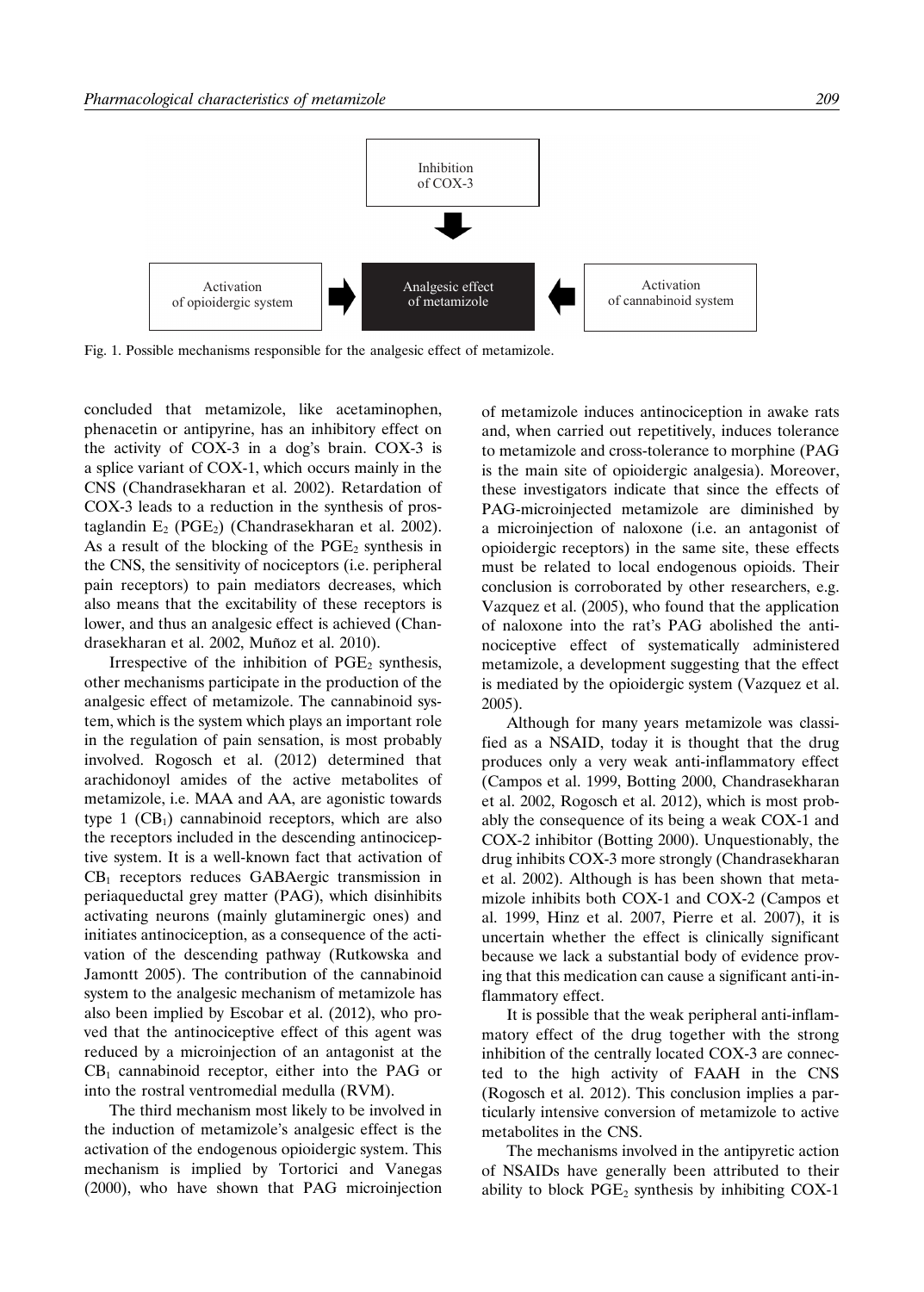and/or COX-2 in the CNS (Botting 2006). Similarly to NSAIDs, metamizole shows an evident antipyretic action, but the data concerning this mechanism are contradictory. Whereas some studies have reported that the antipyretic effect of dipyrone depends on inhibition of  $PGE_2$  synthesis (Shimada et al. 1994, Kanashiro et al. 2009), others suggest that it does not (De Souza et al. 2002, Pessini et al. 2006, Malvar et al. 2011). Recently, it has been demonstrated that metamizole can block both PG-dependent and PG-independent pathways of fever induced by LPS, which suggests that this drug has a profile of antipyretic action distinctly different from that of other COX inhibitors, which could be advantageous in treating fever (Malvar et al. 2011). Interestingly, this study demonstrated that even though metamizole reduces  $PGE<sub>2</sub>$  concentration in the plasma and cerebrospinal fluid, it does not inhibit the hypothalamic  $PGE_2$  synthesis, unlike indomethacin, which is a drug that belongs to NSAIDs (Malvar et al. 2011). These data suggest that the antipyretic effect of metamizole is unrelated to the inhibition of hypothalamic PGE2 synthesis (Malvar et al. 2011).

Metamizole shows a spasmolytic effect (Gulmez et al. 2006, Hinz et al. 2007). Gulmez et al. (2006) proved the spasmolytic influence of metamizole on a guinea pig's isolated tracheal smooth muscle. Their results indicate that metamizole produced the said effect through the inhibition of the release of intracellular  $Ca^{2+}$  as a result of the reduced synthesis of inositol phosphate (IP). In their later study, these researchers demonstrated that the drug had a spirometrically and eventually clinically evident smooth muscle relaxing effect, especially on small airways, supporting *in vitro* results about the occurrence of a spasmolytic effect of dipyrone on precontracted smooth muscle. The question whether dipyrone potentiates the effect of standard bronchodilatory agents may be another research subject, as it has not yet been evaluated (Gulmez et al. 2007).

It is most probable that metamizole can affect the estrous cycle. It has been proven that this drug, unlike acetylsalicylic acid or indomethacin, stimulated the secretion of progesteron by cultured bovine luteal cells, which suggests that this effect was independent of the influence on COX-1 and COX-2 (Jaroszewski et al. 2009).

## **Clinical applications in people**

Non-opioid analgesics are a group of medications most popular worldwide, usually administered in treatment of acute and chronic pain states. Over recent years, they have gained popularity as a medication to relieve postoperative pain; used alone to stop mild to moderate pains, but even more importantly as a component of multimodal analgesia (Schug and Manopas 2007). Very good effects have been attained in treatment of acute pain using metamizole in combination with NSAIDs, including ketoprofen (Oberhofer et al. 2005) or with opioid analgesics (López-Muñoz et al. 2008, Baumgartner et al. 2009). The efficacy of metamizole in post-operative pain therapy has been confirmed in studies conducted on humans (Edwards et al. 2001, Chaparro et al. 2012) and on animals (Imagawa et al. 2011). Bigal et al. (2002) determined that metamizole administered intravenously was effective for the acute treatment of episodic tension-type headache. Taylor et al. (1998) demonstrated the efficacy of metamizole as an analgesic in combating visceral pains. Moreover, metamizole finds some applications in the therapy of pains associated with neoplasms (Edwards et al. 2001, Hinz et al. 2007).

Owing to its strong analgesic and relaxing action, metamizole is frequently administered in the treatment of spastic states, including colics affecting the gastrointestinal, biliary or urinary tracts (Arellano et al. 1990, Edwards et al. 2001, Hinz et al. 2007). The analgesic and spasmolytic properties of metamizole make it a drug of choice in the therapy of colic pains (Arellano et al. 1990). However, despite having antipyretic properties, metamizole is not a drug of choice in the therapy of fever but is applicable in cases of fever refractory to other treatments (Hinz et al. 2007).

## **Clinical applications in animals**

Despite the widespread administration of metamizole in veterinary practice, the relevant literature lacks reports which would assess the clinical efficacy of the drug in the therapy of animal diseases. The most important recommendations declared by manufacturers of veterinary medical preparations containing metamizole are: symptomatic treatment of pain, including colic pain, control of fever in the course of different diseases (*mastitis*, MMA syndrome in sows, swine flu), meteorism and intestinal constipation in horses, acute and chronic rheumatic diseases, as well as inflammation of the nerves, joints, muscles and tendon sheaths (Biovetalgin, summary of product characteristics). Interestingly, metamizole is not recommended for use on cats (Maddison et al. 2008).

## **Side effects**

Compared to other non-opioid analgesics, metamizole seems to be a relatively safe drug (Bigal et al.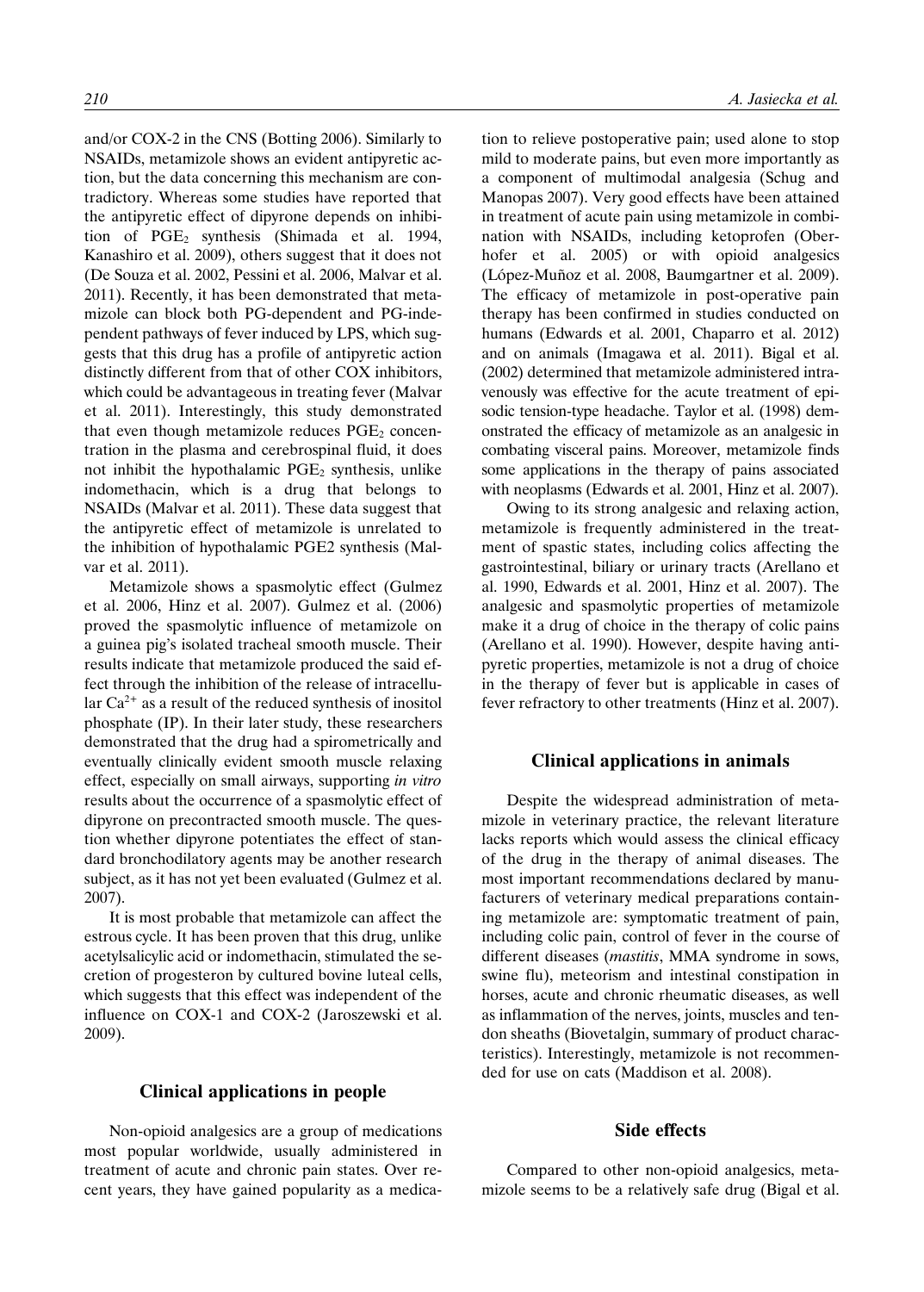2002, Imagawa et al. 2011). The most common adverse effects are: gastrointestinal disorders, such as nausea, vomiting, abdominal pain and diarrhea (Edwards et al. 2001). These notwithstanding, metamizole appears to be a safer drug in terms of its influence on the digestive tract than, for example, NSAIDs. In an experiment performed on rats, which were administered metamizole twice a day for 14 days, no pathological changes within the small intestine were observed (Shnchez et al. 2002). Berenguer et al. (2002) did not demonstrate any effect of multiple administration of metamizole on experimentally induced gastric ulcer in rats. Moreover, Batu and Erol (2007) proved experimentally that the drug might have a protective effect against some types of gastric ulcers. They demonstrated that metamizole decreased the ulcer index of rats with histamine- and diethyldithiocarbamate-induced gastric ulcer, but it did not change the ulcer index of rats with stress-induced gastric ulcer. Their results suggest that the common factor engaged in the protective effect of the drug could be its ability to increase synthesis and/or release of gastric mucus. In addition, some of the protective effect of metamizole may be paradoxically due to its ability to increase the gastric  $PGE_2$  content (Batu and Erol 2007). Thus, regarding the influence on the digestive tract, metamizole seems to be much safer than NSAIDs.

Other side effects described are headaches and dizziness, renal dysfunctions and hypersensitivity skin reactions, such as rash, urticaria or erythema (Żukowski and Kotfis 2009), which are most probably induced by an E immunoglobulin-dependent mechanism (Gómez et al. 2009).

Metamizole shows some hepatotoxic potential, but – as indicated by Drobnik (2010) – the risk of hepatic disorders during metamizole treatment is relatively low. This claim is based on the information included in the database on side effects of medications, in which 105 patients were recorded in 1997-2009, who had experienced certain disturbances in liver action following an administration of metamizole; in contrast, the number of patients reporting such disorders after taking paracetamol was about 4 500 (Drobnik 2010).

The most controversial side effect produced by metamizole seems to be agranulocytosis. For years, there has been a debate on the safety of administration of metamizole in the context of its potential myelotoxic effect. There is some evidence suggesting that after prolonged administration metamizole might cause some damage to the blood system, being responsible for leukopenia, agranulocytosis and even aplastic anemia (Hedenmalm and Spigset 2002, García-Martínez et al. 2003, Basak et al. 2010). This is the reason why the drug has been withdrawn from the market in several countries (Wessel et al. 2006, Schug and Manopas 2007, Baumgartner et al. 2009, Basak et al. 2010). Reports by Hedenmalm and Spigset (2002) suggested that the risk of developing metamizole-induced agranulocytosis is substantial. Based on eight community cases in which patients were exposed to the drug and 10 892 prescriptions drawn in 1995-1999 in Sweden, they estimated the incidence rate at one case for 1 439 prescriptions (Hedenmalm and Spigset 2002, Ibáñez et al. 2005). More recent analyses (Maj and Lis 2002, Ibáñez et al. 2005, Basak et al. 2010) suggested that the risk of metamizole-induced agranulocytosis has been exaggerated (Żukowski and Kotfis 2009). A study conducted by Basak et al. (2010) in Poland, from April 2006 to March 2007, implies that the risk rate of the occurrence of metamizole-induced agranulocytosis was 0.7 case per 1 million adult Poles. It has been reported that while the total number of person-days of exposure to oral metamizole sodium in Poland between 1997 and 2001 was 141 941 459, a crude estimate of the incidence of agranulocytosis associated with metamizole sodium was 0.2 cases per million person-days of use (Maj and Lis 2002). In turn, Ibáñez et al. (2005) claimed that the frequency of metamizole-induced agranulocytosis was 0.56 cases per million inhabitants per year.

The results of *in vitro* studies (García-Martínez et al. 2003) did not prove that metamizole was characterized by higher myelotoxicity than diclofenac or acetylsalicylic acid, that is the drugs which are not associated with a significant risk of agranulocytosis. In the above research, no effect of metamizole administered in a therapeutic concentration on the granulocytic differentiation process and on the apoptosis of terminally differentiated granulocytes was demonstrated. It was only at concentrations much above the ones obtained *in vivo* that metamizole-induced apoptosis affected about 30% of promyelocytes, while granulocytic differentiated cells were more resistant to this apoptotic action. When the effects of metamizole were compared with those of acetylsalicylic acid and diclofenac on cell viability, at equivalent concentrations used in analgesic and antipyretic therapy, their apoptotic effects were found to be similar (García-Martínez et al. 2003).

The above investigations prove that agranulocytosis attributable to metamizole is rare, although it will be necessary to conduct a large-scale, prospective research project in countries where metamizole is prescribed routinely in order to arrive at a univocal solution to this problem.

The mechanism of metamizole-induced agranulocytosis has not been completely clarified, but it is generally accepted that this disorder is of immunological origin (García-Martínez et al. 2003). One of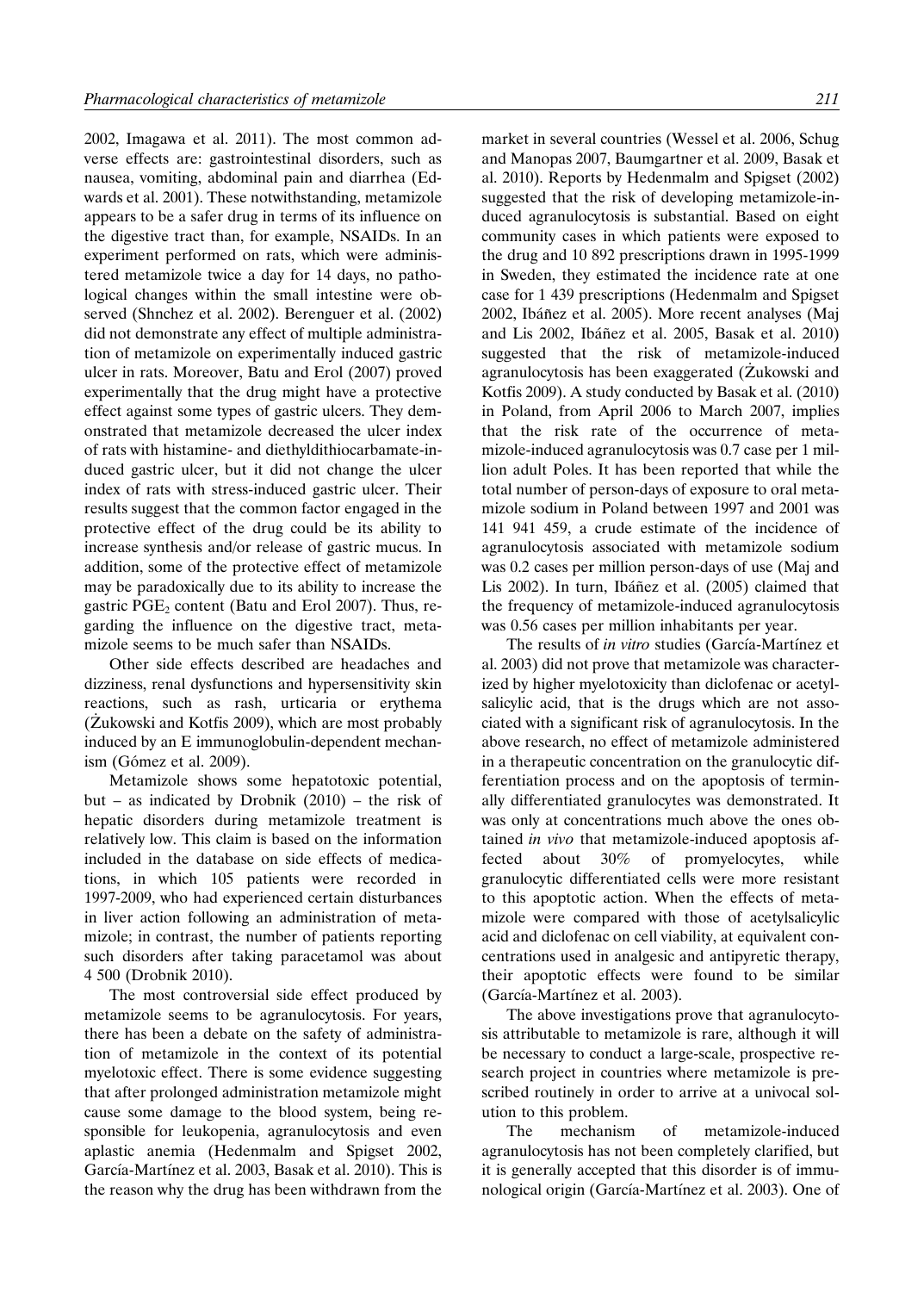the hypotheses states that the underlying mechanism may involve cytotoxic lymphocytes which generate killer cells against drug-coupled bone marrow granulocytic cells (Nikolova et al. 2012). There are also reports suggesting that the side effect discussed could be a result of a direct toxic effect of the drug towards granulocytes (Uetrecht et al. 1995). There is also evidence indicating that the mechanism of pyrazolone-induced agranulocytosis involves the oxidation of these compounds into a reactive intermediate, which then reacts with neutrophils (Uetrecht et al. 1995 ). The direct toxic mechanism of the mentioned adverse effect is not supported by the previously cited study of García-Martínez et al (2003), because it did not reveal any toxic influence of the drug on granulocytes. These authors, having excluded the toxic effect of metamizole, indirectly support the hypothesis that the mechanism of agranulocytosis induced by this drug should be of immunological origin (García-Martínez et al. 2003). From the point of view of the immunological mechanism involved in metamizole-induced agranulocytosis, the severity of this side effect should be unrelated to the dose taken. However, it is possible that higher doses or longer exposure are more likely to induce sensitization (Ibáñez et al. 2005).

It should be added that the accessible literature lacks any data on the incidence of agranulocytosis or other haematotoxic effects attributed to administration of metamizole in animals.

#### **Interactions with other analgesics**

Combinations of analgesic drugs with different mechanisms of action may produce effective analgesia and limit side effects by reducing doses of one or both compounds (López-Muñoz et al. 2008). This is also true for metamizole, as it has been proven that co-administration of metamizole with morphine (López-Muñoz et al. 2008, Domtnguez-Ramtrez et al. 2010,), paracetamol (Muñoz et al. 2010) or ketoprofen (Oberhofer et al. 2005) is able to produce potentiation of antinociceptive effects. Domínguez-Ramírez et al. (2010) demonstrated that co-administration of morphine and metamizole under acute treatment produced a significantly higher antinociceptive effect than that obtained with morphine alone. Interestingly, simultaneous administration of both drugs caused a nearly triple increase in the  $C_{\text{max}}$ of morphine, which was most likely caused by the enzymatic inhibition of the glucuronosyl-transferase system involved in the metabolism of morphine. Domínguez-Ramírez et al. (2010) claim that the discussed effect was caused by mutual competition of both drugs for the same enzymatic mechanism of their metabolism. Thus, most probably the potentiation of morphine antinociception by metamizole originates not only from the interaction at the pharmacodynamic level, but also from the modification of the pharmacokinetics of morphine. An experiment conducted by López-Muñoz et al. (2008) implies that the synergism between metamizole and morphine is of a superadditive nature; these researchers demonstrated that co-administration of the two drugs ensured a potentiated and better antinociceptive effect than each drug given individually or their expected theoretical aggregated effects. This finding verifies the existence of some superadditive synergism between metamizole and morphine.

#### **Contraindications**

Compared to opoid analgesics or NSAIDs, there are few contraindications for use of metamizole in humans and animals (Baumgartner et al. 2009, Imagawa et al. 2011). Due to a possible haematotoxic effect, the drug is contraindicated in patients with a history or presence of blood dyscrasia. The question whether metamizole is safe for pregnant women is unclear. The research completed by Bar-Oz et al. (2005) and da Silva Dal Pizzol et al. (2009) suggests that administration of metamizole for pregnant women did not cause fetal malformation, congenital abnormalities, intrauterine death, preterm birth or low birth weight, which may indicate that metamizole is safe to pregnant women. Nevertheless, the pregnancy category of metamizole is C (first and second trimester) and D (third trimester) (Nikolowa et al. 2012), which means that the drug can be prescribed to pregnant women only exceptionally and under a doctor's supervision. It is worth mentioning that the manufacturer of the drug containing metamizole sodium and registered in Poland (Pyralgin) states that pregnancy and lactation periods are contraindications to administration of this preparation. The situation is different in the case of animals because the producer of the metamizole sodium preparation (Biovetalgin) registered for use on many animal species allows its administration to pregnant and lactating animals. It is thought that metamizole does not demonstrate the contraindications or limitations usually observed with NSAIDs (Edwards et al. 2001, Baumgartner et al. 2009, Imagawa et al. 2011), which is most probably associated with the fact that – unlike most NSAIDs – the drug is a very weak inhibitor of COX-1. For instance, it is acceptable to administer metamizole to patients with gastric ulcerations, which are a contraindication to the use of NSAIDs (Pyralgin, summary of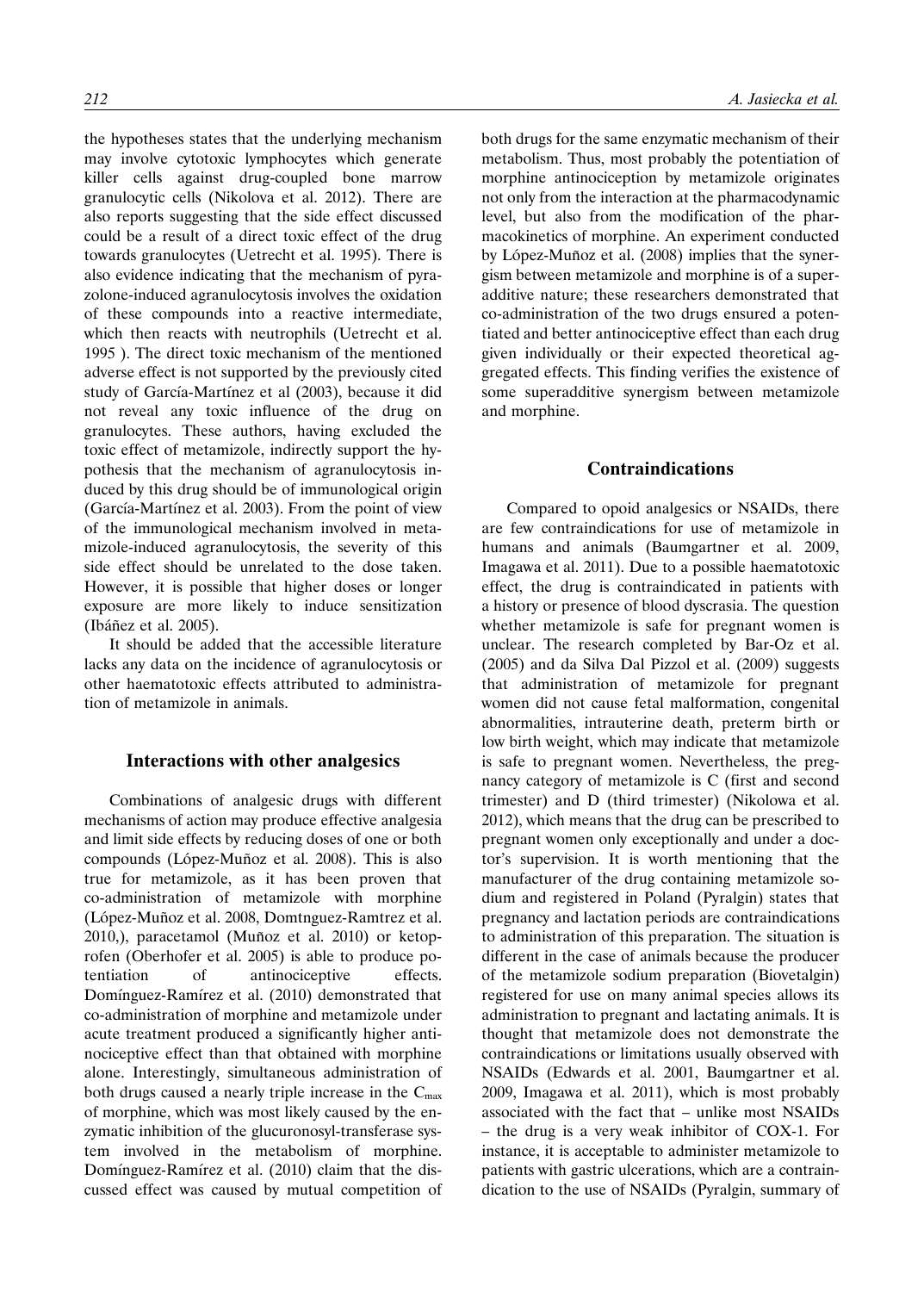product characteristic, Sánchez et al. 2002, Imagawa et al. 2011).

This paper seeks to present the current state of knowledge on metamizole. As the gathered information implies, although metamizole has been used in medicine for a very long time, the mechanism of its action is scantily recognized, despite significant progress made in this respect over recent years. The high analgesic efficacy of metamizole as well as its antipyrectic and spasmolytic effects make it a very important pharmaceutical agent in the therapy of various diseases and disorders in humans and in animals. The greatest concern related to the administration of metamizole is the risk of causing agranulocytosis, but the most recent research indicates that metamizole is a relatively safe drug with respect to the risk of inducing this complication. Nevertheless, in the case of long-lasting therapy with metamizole the patient should be monitored in the context of this risk and other haematological disorders.

#### **References**

- Arellano F, Sacristán JA (1990) Metamizole: reassessment of its therapeutic role. Eur J Clin Pharmacol 38: 617-619.
- Bar-Oz B, Clementi M, Di Giantonio E, Greenberg R, Beer M, Merlob P, Arnon J, Ornoy A, Zimmerman DM, Berkovitch M (**2005**) Metamizol (dipyrone, optalgin) in pregnancy, is it safe? A prospective comparative study. Eur J Obstet Gynecol Reprod Biol 119: 176-179.
- Basak GW, Drozd-Sokołowska J, Wiktor-Jedrzejczak W (**2010**) Update on the incidence of metamizole sodium-induced blood dyscrasias in Poland. J Int Med Res 38: 1374-1380.
- Batu OS, Erol K (**2007**) The effects of some nonsteroidal anti-inflammatory drugs on experimental induced gastric ulcers in rats. Inflammopharmacology 15: 260-265.
- Baumgartner CM, Koenighaus H, Ebner JK, Henke J, Schuster T, Erhardt WD (**2009**) Cardiovascular effects of dipyrone and propofol on hemodynamic function in rabbits. Am J Vet Res 70: 1407-1415.
- Berenguer B, Alarcón de la Lastra C, Moreno FJ, Marttn MJ (**2002**) Chronic gastric ulcer healing in rats subjected to selective and non-selective cyclooxygenase-2 inhibitors. Eur J Pharmacol 442: 125-135.
- Bigal ME, Bordini CA, Speciali JG (**2002**) Intravenous dipyrone for the acute treatment of episodic tension-type headache: a randomized, placebo-controlled, double-blind study. Braz J Med Biol Res 35: 1139-1145.
- Biovetalgin, summary of product characteristic. Available from: http://biowet-drwalew.pl/index.php?lang=–pl& module=oferta&page=00&id=15&index=09.
- Botting RM (**2000**) Mechanism of action of acetaminophen: is there a cyclooxygenase 3? Clin Infect Dis 31: S202- -S210.
- Botting RM (**2006**) Inhibitors of cyclooxygenases: mechanisms, selectivity and uses. J Physiol Pharmacol 57: S113- -S124.
- Brogden RN (**1986**) Pyrazolone derivatives. Drugs 32: 60-70.
- Campos C, de Gregorio R, García-Nieto R, Gago F, Ortiz P, Alemany S (**1999**) Regulation of cyclooxygenase activity by metamizol. Eur J Pharmacol 378: 339-347.
- Chandrasekharan NV, Dai H, Roos KL, Evanson NK, Tomsik J, Elton TS, Simmons DL (**2002**) COX-3, a cyclooxygenase-1 variant inhibited by acetaminophen and other analgesic/antipyretic drugs: cloning, structure, and expression. Proc Natl Acad Sci U S A 99: 13926-13931.
- Chaparro LE, Lezcano W, Alvarez HD, Joaqui W (**2012**) Analgesic effectiveness of dipyrone (metamizol) for postoperative pain after herniorrhaphy: a randomized, dose-response study. Pain Pract 12: 142-147.
- Cohen O, Zylber-Katz E, Caraco Y, Granit L, Levy M (**1998**) Cerebrospinal fluid and plasma concentrations of dipyrone metabolites after a single oral dose of dipyrone. Eur J Clin Pharmacol 54: 549-553.
- da Silva Dal Pizzol T, Schüler-Faccini L, Mengue SS, Fischer MI (**2009**) Dipyrone use during pregnancy and adverse perinatal events. Arch Gynecol Obstet 279: 293-297.
- De Souza GE, Cardoso RA, Melo MC, Fabricio AS, Silva VM, Lora M, De Brum-Fernandes AJ, Rae GA, Ferreira SH, Zampronio AR (**2002**) A comparative study of the antipyretic effects of indomethacin and dipyrone in rats. Inflamm Res 51: 24-32.
- Domínguez-Ramírez AM, Corts-Arroyo AR, Y de la Peña MH, López JR, López-Muñoz FJ (2010) Effect of metamizol on morphine pharmacokinetics and pharmacodynamics after acute and subchronic administration in arthritic rats. Eur J Pharmacol 645: 94-101.
- Drobnik L (**2010**) Metamizol w uśmierzaniu bólu okołooperacyjnego – współczesne spojrzenie na tradycyjny lek. Anestezjologia i Ratownictwo 4: 40-48.
- Edwards JE, Meseguer F, Faura CC, Moore RA, McQuay HJ (**2001**) Single-dose dipyrone for acute postoperative pain. Cochrane Database Syst Rev 3: CD003227.
- Escobar W, Ramirez K, Avila C, Limongi R, Vanegas H, Vazquez E (**2012**) Metamizol, a non-opioid analgesic, acts via endocannabinoids in the PAG-RVM axis during inflammation in rats. Eur J Pain 16: 676-689.
- Fajt VR (**2001**) Label and extra label drug use in small ruminants. Vet Clin North Am Food Anim Pract 17: 403-420.
- García-Martínez JM, Fresno Vara JA, Lastres P, Bernabéu C, Betés PO, Martín-Pérez J (2003) Effect of metamizol on promyelocytic and terminally differentiated granulocytic cells. Comparative analysis with acetylsalicylic acid and diclofenac. Biochem Pharmacol 65: 209-217.
- Gómez E, Blanca-Lopez N, Torres MJ, Requena G, Rondon C, Canto G, Blanca M, Mayorga C (**2009**) Immunoglobulin E-mediated immediate allergic reactions to dipyrone: value of basophil activation test in the identification of patients. Clin Exp Allergy 39: 1217-1224.
- Gulmez SE, Gurdal H, Tulunay FC (**2006**) Airway smooth muscle relaxations induced by dipyrone. Pharmacology 78: 202-208.
- Gulmez SE, Celik G, Misirligil Z, Tulunay FC (**2007**) Dipyrone improves small airway function in asthmatic patients with moderate obstruction. J Investig Allergol Clin Immunol 17: 242-248.
- Hedenmalm K, Spigset O **(2002**) Agranulocytosis and other blood dyscrasias associated with dipyrone (metamizole). Eur J Clin Pharmacol 58: 265-274.